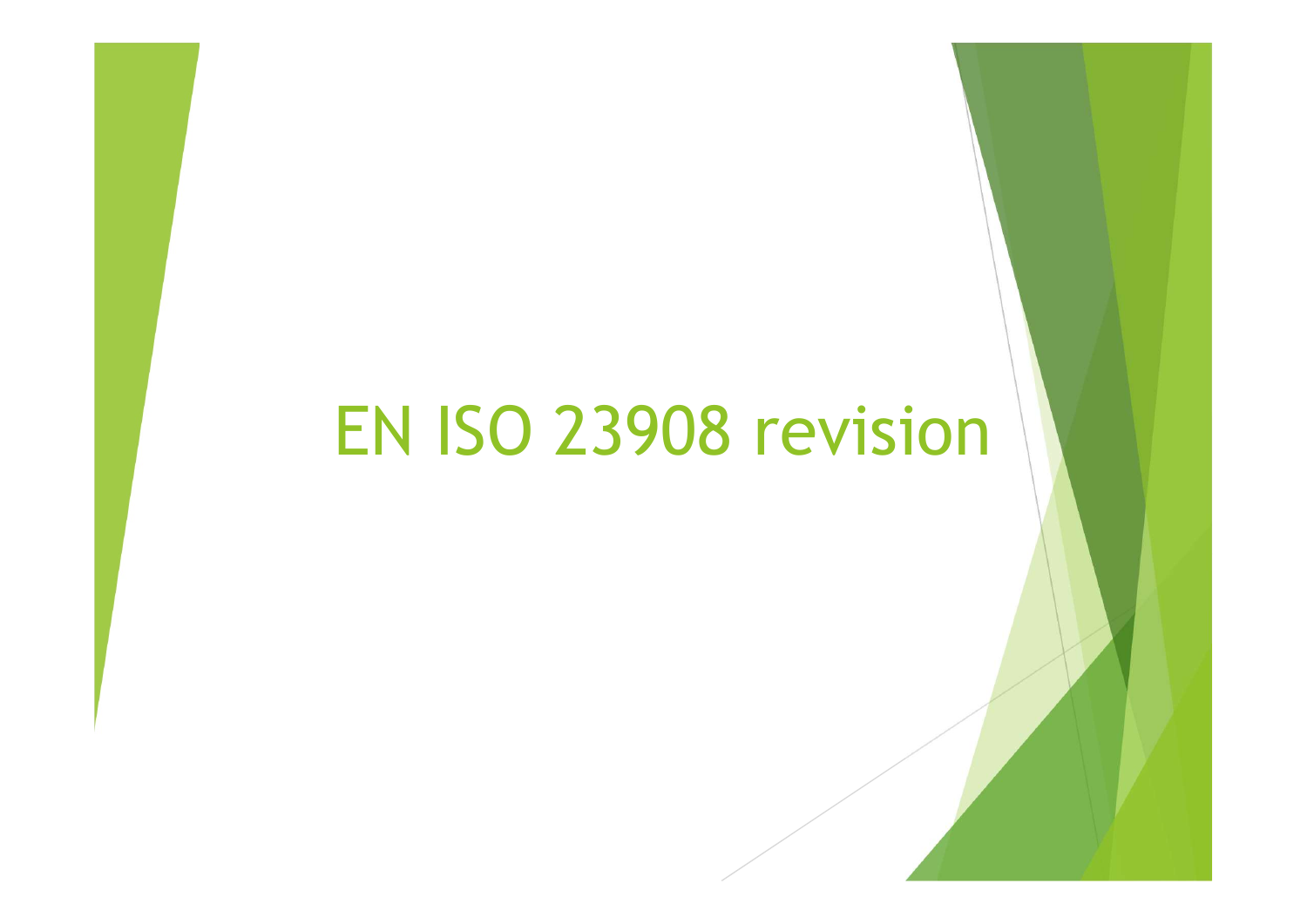#### ISO/TC 84 Devices for administration of medicinal products and catheters

#### Scope

Standardization of the performance of metered devices and supplies intended for administration of medicinal products, and standardization of syringes, needles and catheters. TC 84 Devices for administration of medicinal products<br>
and catheters<br>
and catheters<br>
peper<br>
ndardization of the performance of metered devices and supplies<br>
ended for administration of medicinal products, and standardizat

#### Excluded:

- $\lambda$  non catheter devices intended for diagnostic use;
- oxygen therapy devices, covered by ISO/TC 12;
- $\ge$  cartridge systems for dental use, covered by ISO/TC 106;
- $\lambda$  specific requirements for components and devices, including prefilled syringes, covered by ISO/TC 76.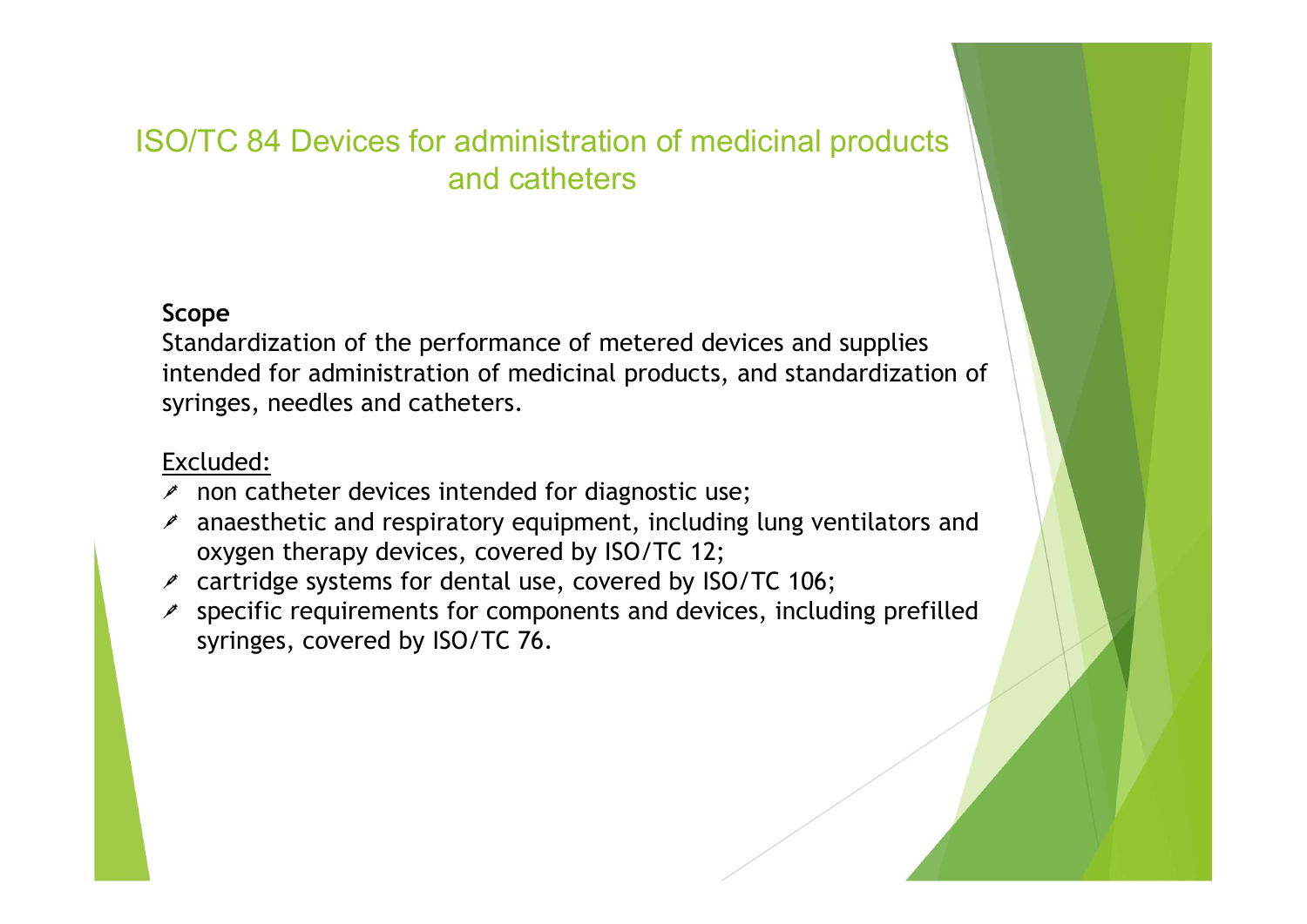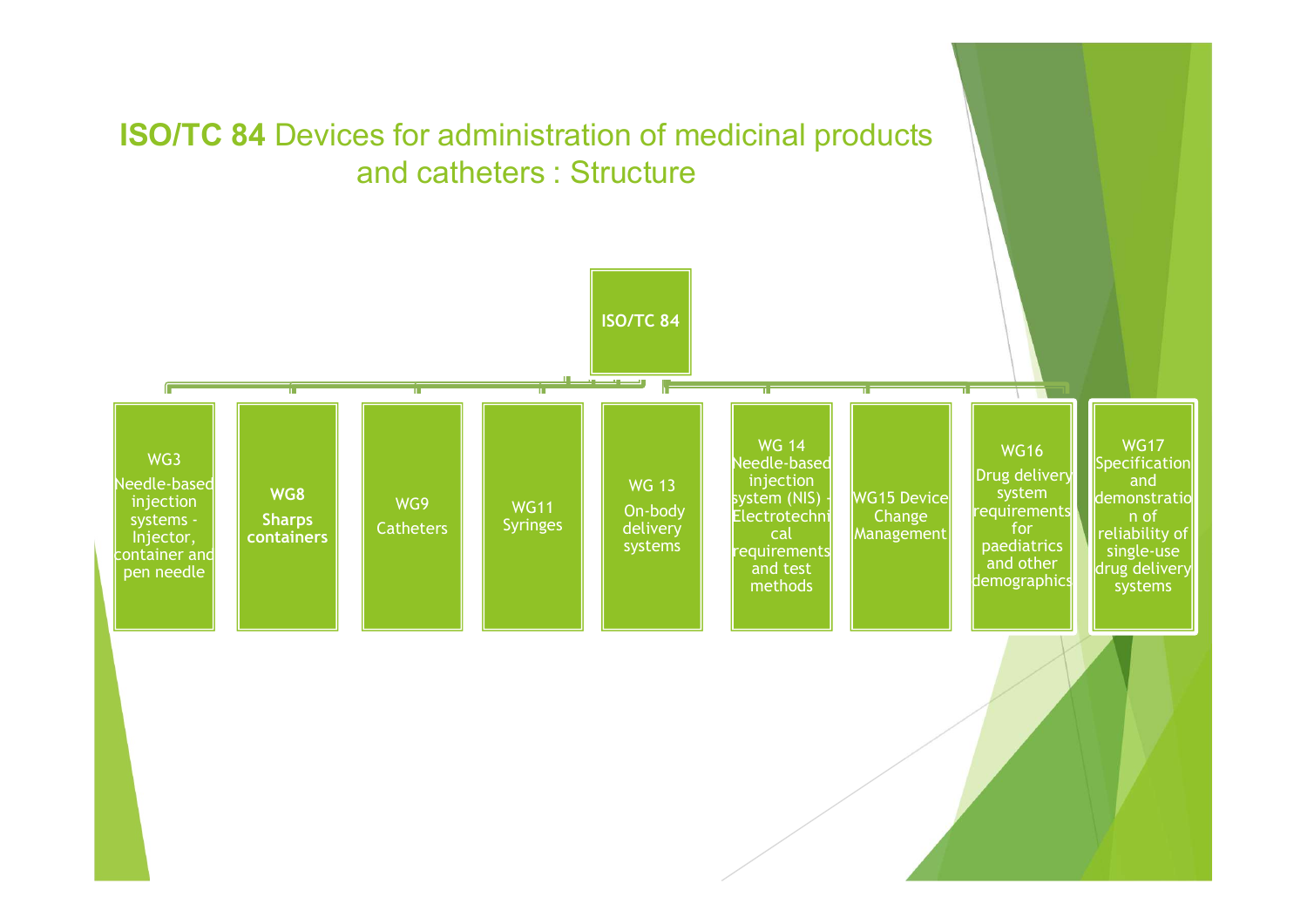### ISO/TC 84 WG8 Sharps containers

- ISO/TC 84 WG8 Sharps containers<br>Responsible for maintenance of EN ISO 23907-1 (single use<br>sharps container) and ISO 23907 (reusable sharps container)<br>and EN ISO 23908, under ISO/TC 84 supervision. ISO/TC 84 WG8 Sharps containers<br>
Responsible for maintenance of EN ISO 23907-1 (single use<br>
sharps container) and ISO 23907 (reusable sharps container)<br>
and EN ISO 23908, under ISO/TC 84 supervision.<br>
Highly experienced in **ISO/TC 84 WG8 Sharps containers**<br>Responsible for maintenance of EN ISO 23907-1 (single use<br>sharps container) and ISO 23907 (reusable sharps container)<br>and EN ISO 23908, under ISO/TC 84 supervision.<br>Highly experienced in t
- ISO/TC 84 WG8 Sharps containers<br>Responsible for maintenance of EN ISO 23907-1 (single use<br>sharps container) and ISO 23907 (reusable sharps container)<br>and EN ISO 23908, under ISO/TC 84 supervision.<br>Highly experienced in tes ISO/TC 84 WG8 Sharps containers<br>
Responsible for maintenance of EN ISO 23907-1 (single use<br>
sharps container) and ISO 23907 (reusable sharps container)<br>
and EN ISO 23908, under ISO/TC 84 supervision.<br>
Highly experienced in ISO/TC 84 WG8 Sharps containers<br>Responsible for maintenance of EN ISO 23907-1 (sin<br>sharps container) and ISO 23907 (reusable sharps c<br>and EN ISO 23908, under ISO/TC 84 supervision.<br>Highly experienced in testing methods for Responsible for maintenance of EN ISO 23907-1 (single use<br>sharps container) and ISO 23907 (reusable sharps container)<br>and EN ISO 23908, under ISO/TC 84 supervision.<br>Highly experienced in testing methods for preventing the<br> Responsible for maintenance of EN ISO 23907-1 (sir<br>sharps container) and ISO 23907 (reusable sharps c<br>and EN ISO 23908, under ISO/TC 84 supervision.<br>Highly experienced in testing methods for preventi<br>risk of unintended cu
- 

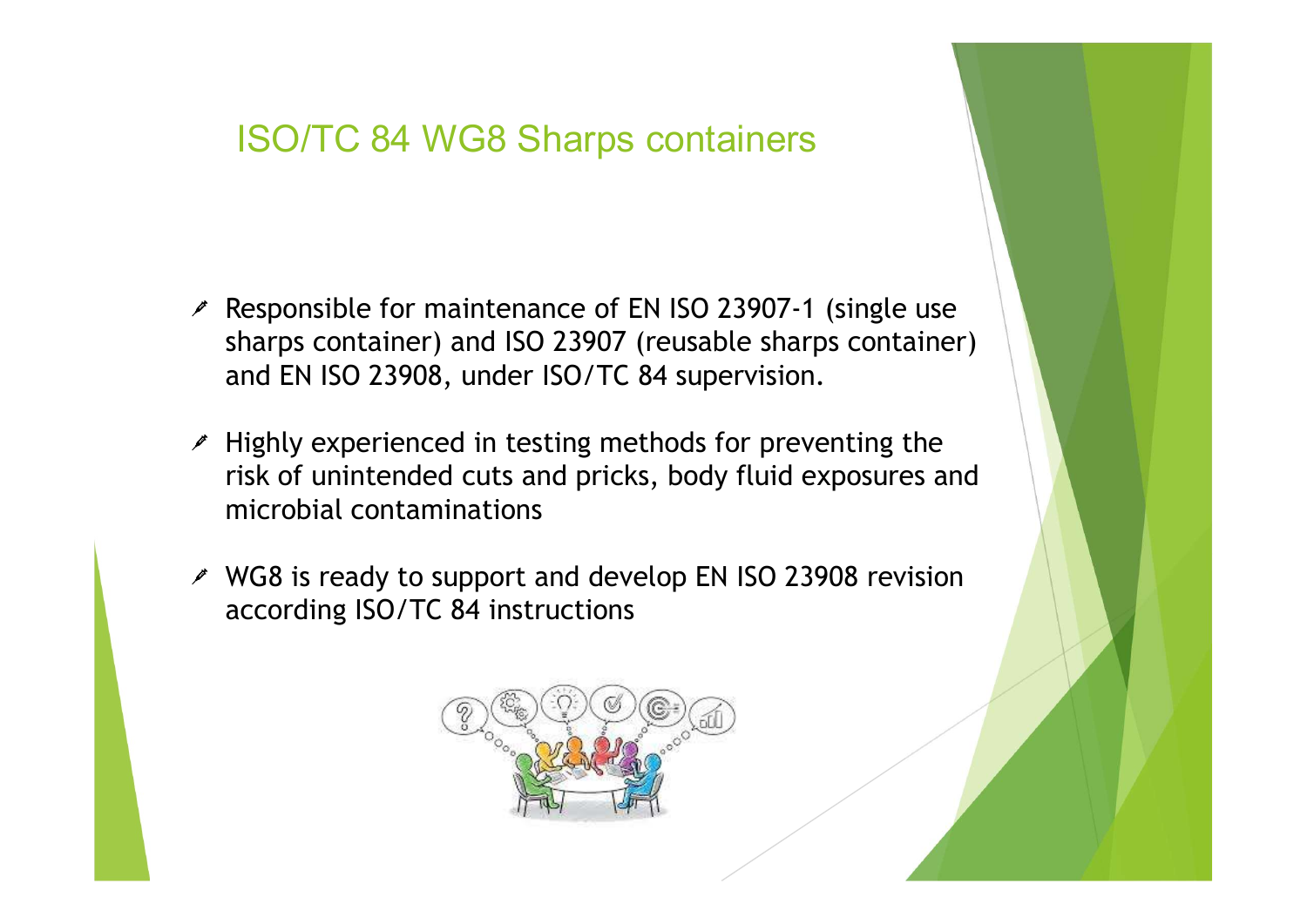

# ISO Working groups

Participation:

- $\lambda$  Participants are appointed by their national standardization bodies (NSB)
- $\lambda$  The WG convenor may invite a single guest to a single meeting provided that s/he informs ISO before the meeting. ISO will inform the NSB of the guest.
- Call for experts will be organize to inform  $\overrightarrow{a}$ about EN ISO 23908 revision and seek for new participants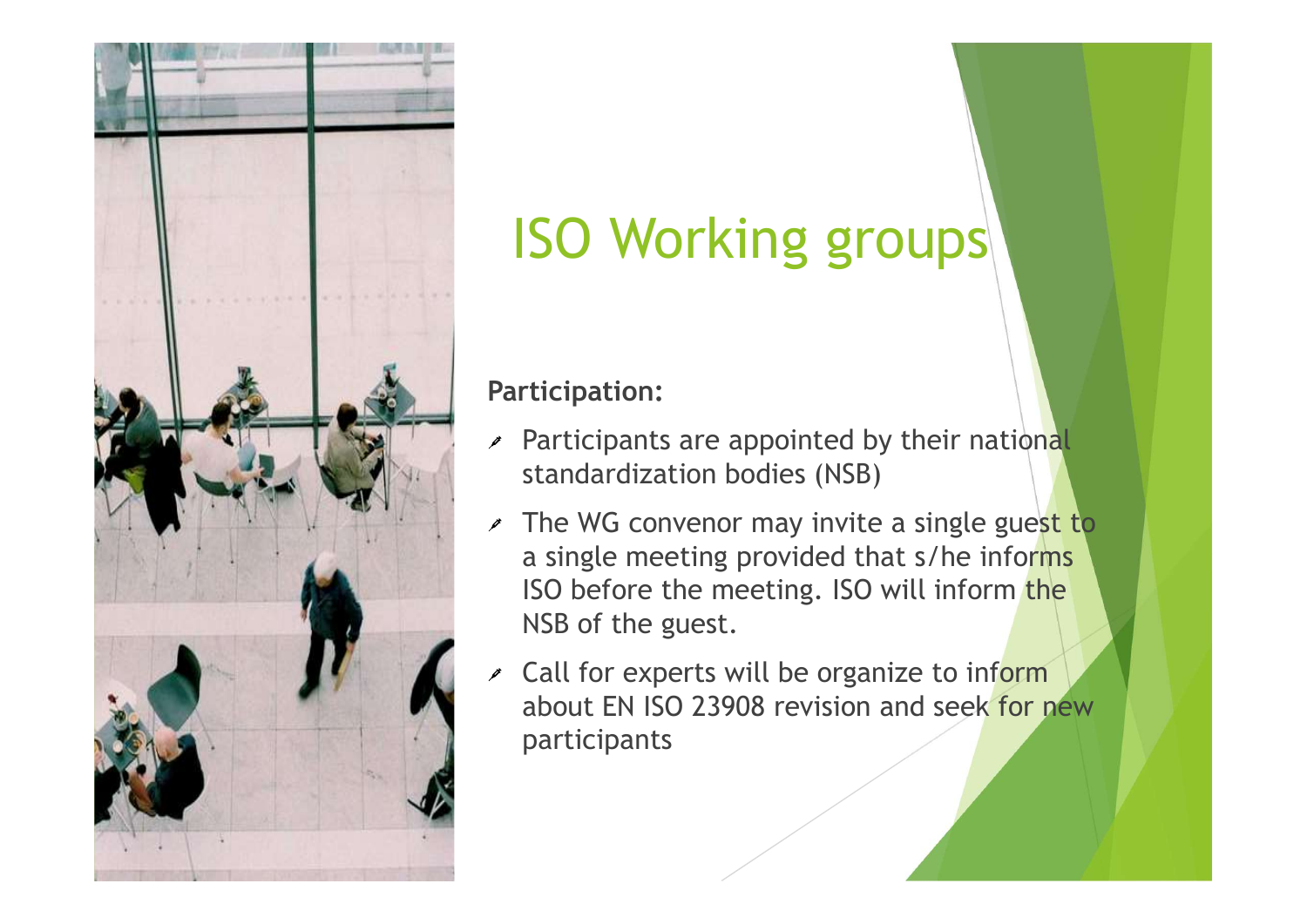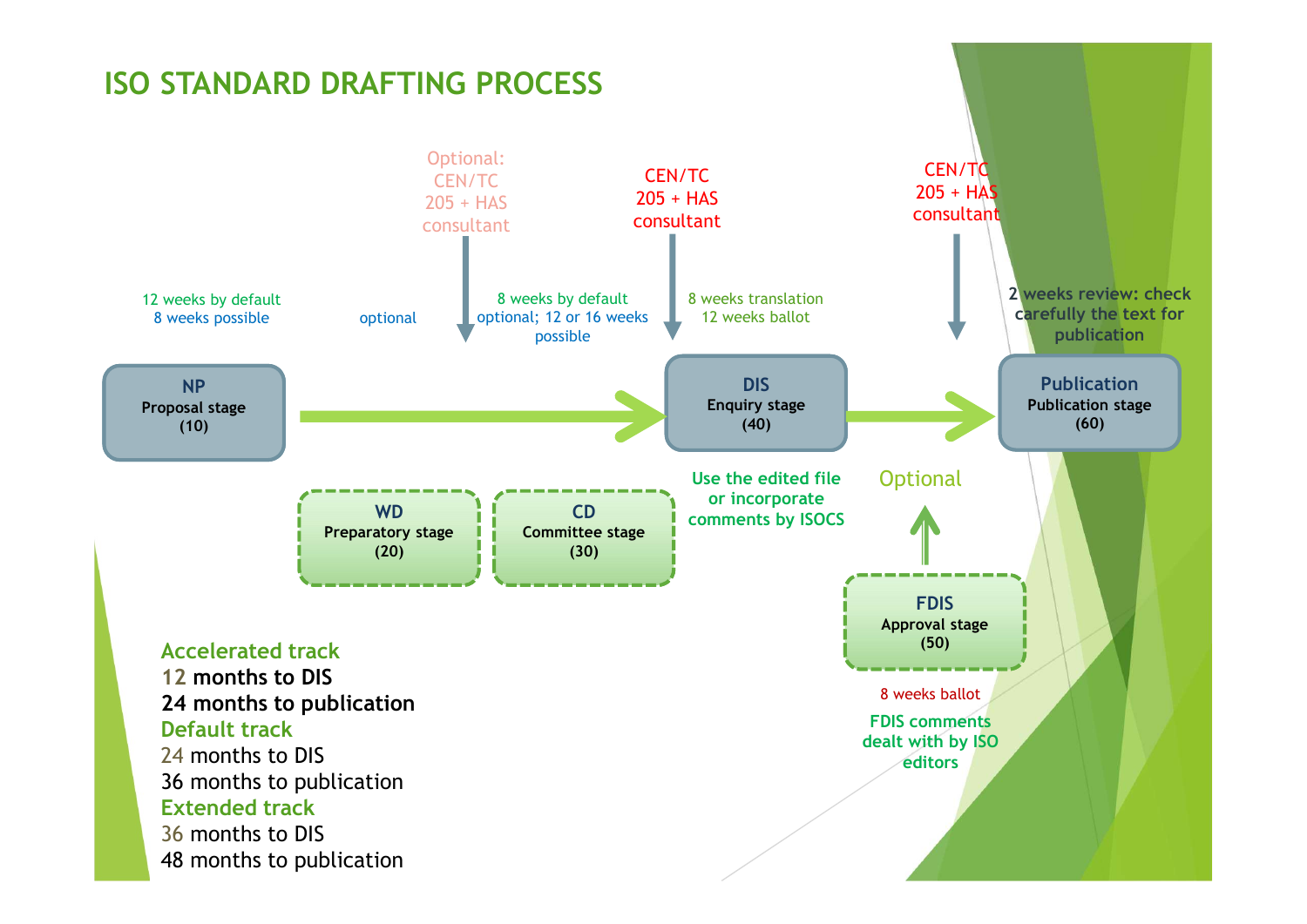## NWIP: ISO Form 4: for starting EN ISO 23908rev



International Organization for Standardization

| Click-here-to-enter-a-date.¶<br>Closing date for voting<br>Click-here-to-enter-a-date.¤                                                                                                                                                          | Reference number: Enter Number¶<br>(to be given by ISO Central Secretariat)<br><b>ISO/TC 84-/SC Enter-Number¶</b>                           |  |
|--------------------------------------------------------------------------------------------------------------------------------------------------------------------------------------------------------------------------------------------------|---------------------------------------------------------------------------------------------------------------------------------------------|--|
| Proposer<br>⊠ → ISO·member·body:¶<br>ISO/TC.84<br>$\Box$ $\rightarrow$ Committee, liaison or other <sup>1</sup> :<br>Click-here-to-enter-text.¤                                                                                                  | □ → Proposal for a new PC¶<br>N Click here to enter text.¤                                                                                  |  |
| Secretariat¶<br>DS Ms Bibi Nellemose¶<br>bn@ds.dkx                                                                                                                                                                                               |                                                                                                                                             |  |
| the secretariat of that committee.<br>Change of EN ISO 23908 current scope<br>Impacts on market and current ISO standards<br><b>UN Sustainable Development Goals</b><br>Proposed Standard Development Track (timeframe)<br><b>Project leader</b> | Justifications (Standardization request, alignement with ISO guidances<br>Vienne Agreement with CEN/TC 205, cooperation with HAS consultant |  |

- 
- 
- 
- 
- 
- 
-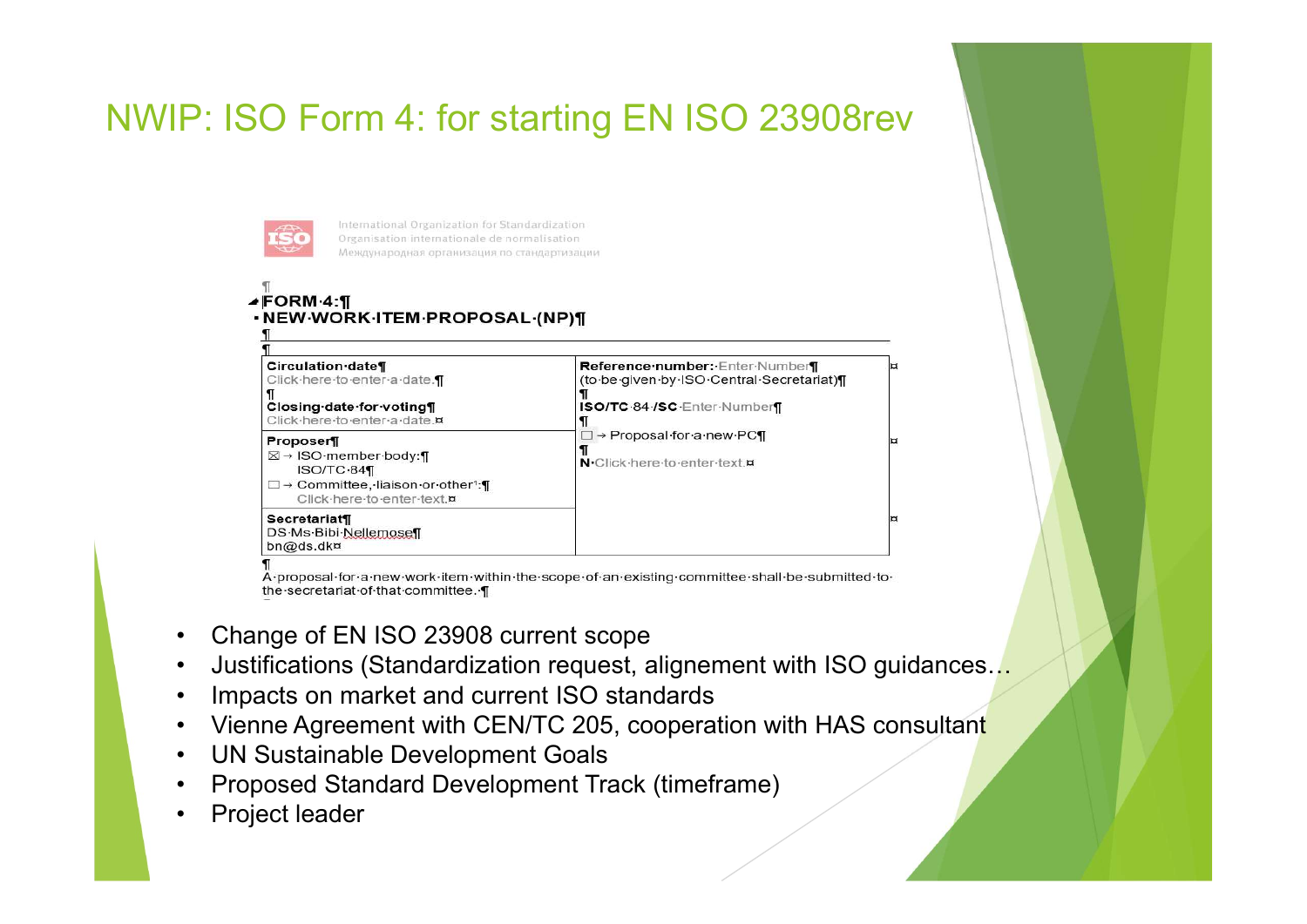## New Work Item proposal

New Work Item proposal<br>Registering a new project is done only by correspondance (min 8 weeks ballot)<br>Accepted if:

Accepted if:

2/3 majority of Participant ISO-members voting

- Minimum participation: 5 committees members →ISO/TC 84: 29 P-members and 28 O-members
- Experts must be **NAMED** to count towards the approval
- Minimum number of named experts must come from P-members voting positively